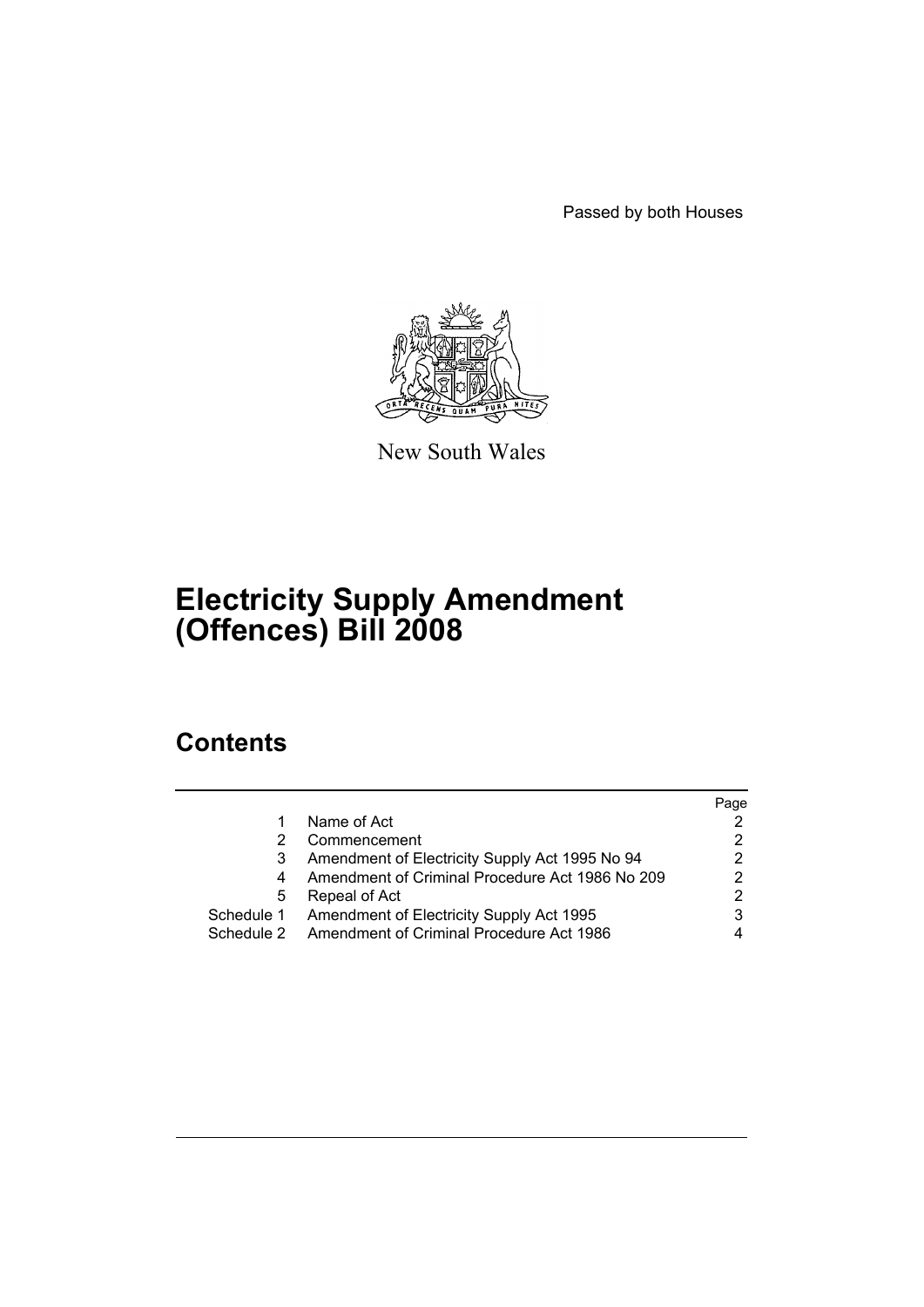*I certify that this public bill, which originated in the Legislative Assembly, has finally passed the Legislative Council and the Legislative Assembly of New South Wales.*

> *Clerk of the Legislative Assembly. Legislative Assembly, Sydney, , 2008*



New South Wales

# **Electricity Supply Amendment (Offences) Bill 2008**

Act No , 2008

An Act to amend the *Electricity Supply Act 1995* and the *Criminal Procedure Act 1986* with respect to the theft of electricity and unlawful entering, climbing or being on electricity works; and for other purposes.

*I have examined this bill and find it to correspond in all respects with the bill as finally passed by both Houses.*

*Assistant Speaker of the Legislative Assembly.*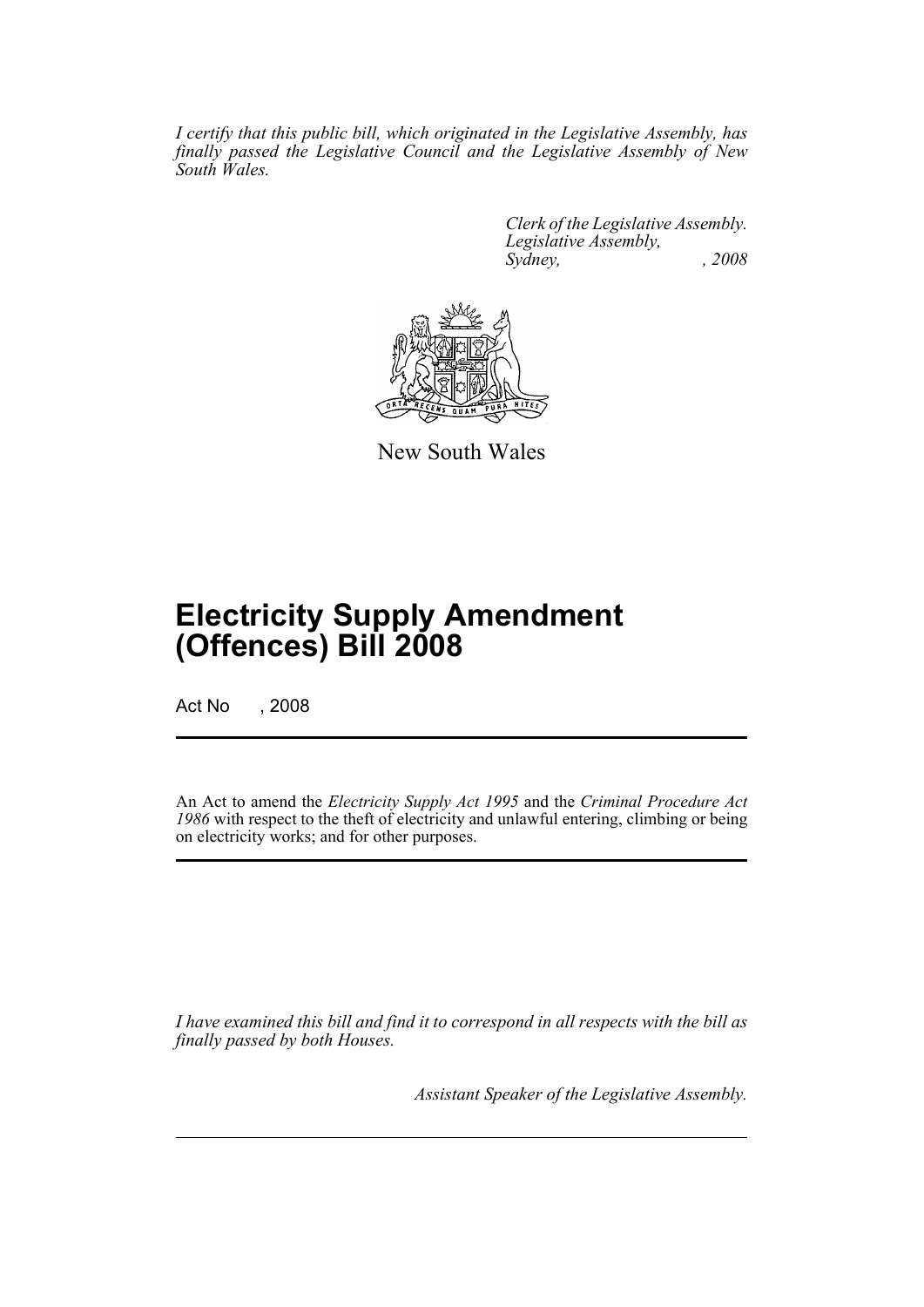### <span id="page-2-0"></span>**The Legislature of New South Wales enacts:**

### **1 Name of Act**

This Act is the *Electricity Supply Amendment (Offences) Act 2008*.

### <span id="page-2-1"></span>**2 Commencement**

This Act commences on the date of assent to this Act.

### <span id="page-2-2"></span>**3 Amendment of Electricity Supply Act 1995 No 94**

The *Electricity Supply Act 1995* is amended as set out in Schedule 1.

### <span id="page-2-3"></span>**4 Amendment of Criminal Procedure Act 1986 No 209**

The *Criminal Procedure Act 1986* is amended as set out in Schedule 2.

### <span id="page-2-4"></span>**5 Repeal of Act**

- (1) This Act is repealed on the day following the day on which this Act commences.
- (2) The repeal of this Act does not, because of the operation of section 30 of the *Interpretation Act 1987*, affect any amendment made by this Act.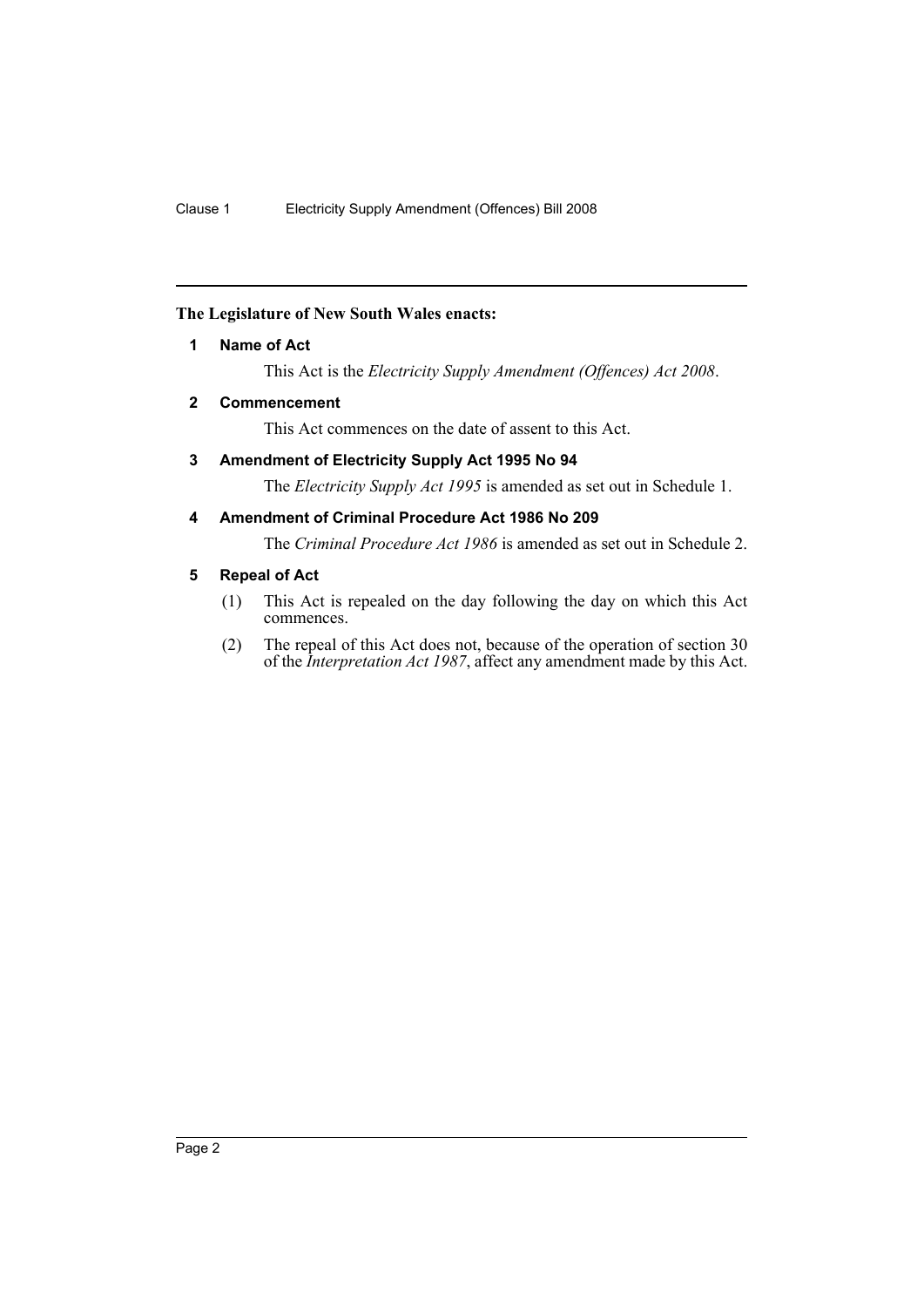Electricity Supply Amendment (Offences) Bill 2008

Amendment of Electricity Supply Act 1995 Schedule 1

### <span id="page-3-0"></span>**Schedule 1 Amendment of Electricity Supply Act 1995**

(Section 3)

### **[1] Section 64 Theft of electricity**

Omit the penalty provision at the end of the section. Insert instead: Maximum penalty:

- (a) in the case of a corporation—2,000 penalty units, or
- (b) in any other case—100 penalty units or 5 years imprisonment (or both).

### **[2] Section 64 (2)–(4)**

Insert at the end of section 64 (after the penalty provision):

- (2) An offence under this section that is committed by an individual is an indictable offence.
- (3) Chapter 5 of the *Criminal Procedure Act 1986* (which relates to the summary disposal of certain indictable offences unless an election is made to proceed on indictment) applies to and in respect of an indictable offence under this section.
- (4) Section 102 does not apply to an indictable offence under this section.

**Note.** Offences by corporations are to be dealt with summarily (see section 102 (1) and (2)).

#### **[3] Section 65A**

Insert after section 65:

### **65A Entering, climbing or being on electricity works**

(1) A person must not enter, climb or be on a network operator's or retail supplier's electricity works unless authorised to do so by the network operator or retail supplier concerned.

Maximum penalty: 10 penalty units or 3 months imprisonment (or both).

(2) A person is not guilty of an offence under this section if the person establishes that he or she had a reasonable excuse for entering, climbing or being on the electricity works or entered, climbed or was on the electricity works for a lawful purpose.